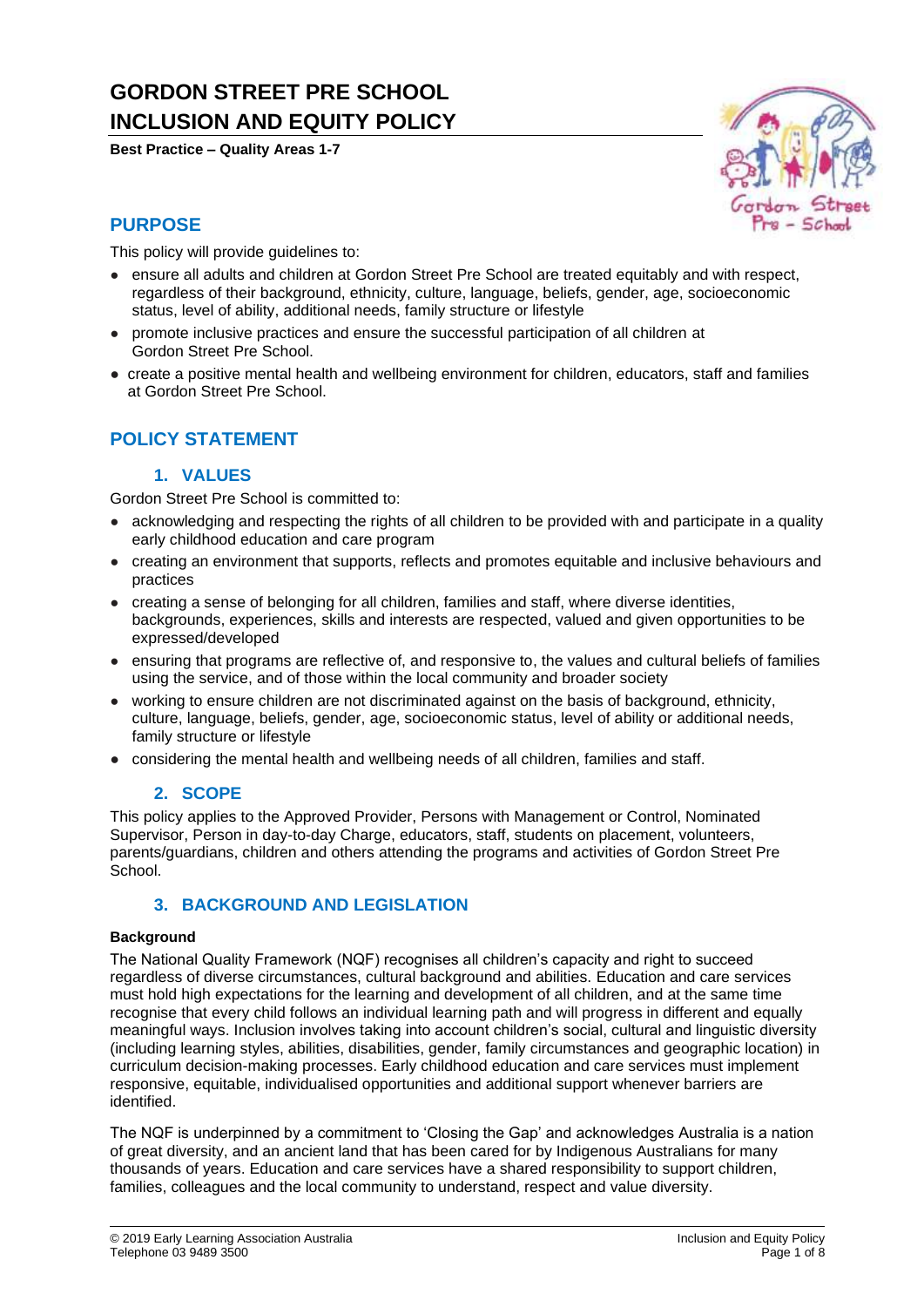State and Commonwealth laws prohibit discrimination based on personal characteristics, including race, age, gender, religious belief, disability or illness and parental status.

Under the Child Safe Standards, services are expected to provide environments and activities that encourage all children to participate in and celebrate their identity. The standards are underpinned by three overarching principles which require services to take into consideration the increased vulnerability of Aboriginal children, children from culturally and linguistically diverse backgrounds and children with disabilities.

The Victorian Government requires funded organisations to ensure that their policies and procedures promote equality of opportunity for all children to enable their full participation in kindergarten. A service's philosophy should reflect the values of inclusion and equity which are supported by developing and implementing an inclusion and equity policy. Developing professional knowledge and skills, and using family-centred practice (refer to *Definitions*) to work in partnership with children, families, communities, and other services and agencies, will assist services to identify, include and support children with additional needs and their families.

#### **Legislation and standards**

Relevant legislation and standards include but are not limited to:

- *Age Discrimination Act 2004*
- *[Charter of Human Rights and Responsibilities Act 2006](http://www.legislation.vic.gov.au/Domino/Web_Notes/LDMS/PubStatbook.nsf/f932b66241ecf1b7ca256e92000e23be/54d73763ef9dca36ca2571b6002428b0!OpenDocument)* [\(Vic\)](http://www.legislation.vic.gov.au/Domino/Web_Notes/LDMS/PubStatbook.nsf/f932b66241ecf1b7ca256e92000e23be/54d73763ef9dca36ca2571b6002428b0!OpenDocument)
- Charter for Children in Out-of-home Care (Vic)
- *Children, Youth and Families Act 2005* (Vic)
- *Child Wellbeing and Safety Act 2005* (Vic)
- Child Safe Standards (Vic)
- Dardee Boorai: the Victorian Charter of Safety and Wellbeing for Aboriginal Children and Young People (Vic)
- *Disability Act 2006* (Vic)
- *Disability Discrimination Act 1992* (Cth)
- *Education and Care Services National Law Act 2010*
- *Education and Care Services National Regulations 2011*
- *Equal Opportunity Act 2010* (Vic)
- *Fair Work Act 2009* (Cth)
- *Health Records Act 2001* (Vic)
- *Privacy and Data Protection Act 2014* (Vic)
- *National Quality Standards* Quality Areas 1-7
- *Occupational Health and Safety Act 2004*
- *Privacy Act 1988* (Cth)
- *Racial and Religious Tolerance Act 2001* (Vic)
- *Racial Discrimination Act 1975* (Cth)
- *Sex Discrimination Act 1984* (Cth)

### **4. DEFINITIONS**

The terms defined in this section relate specifically to this policy. For commonly used terms e.g. Approved Provider, Nominated Supervisor, Regulatory Authority etc. refer to the *General Definitions* section of this manual.

**Additional needs:** A broad term relating to challenges experienced across a number of areas including physical health, mental health, disability, developmental concern, or emotional need (resulting from trauma, abuse or grief), family displacement (due to war or refugee status), domestic violence, mental illness, family separation or divorce, which affects a person's ability to participate or learn.

**Culture:** The values and traditions of groups of people that are passed from one generation to another.

**Culturally and linguistically diverse (CALD):** Refers to individuals and groups who are from diverse racial, religious, linguistic and/or ethnic backgrounds.

**Developmental delay:** A delay in the development of a child under the age of 6 years that: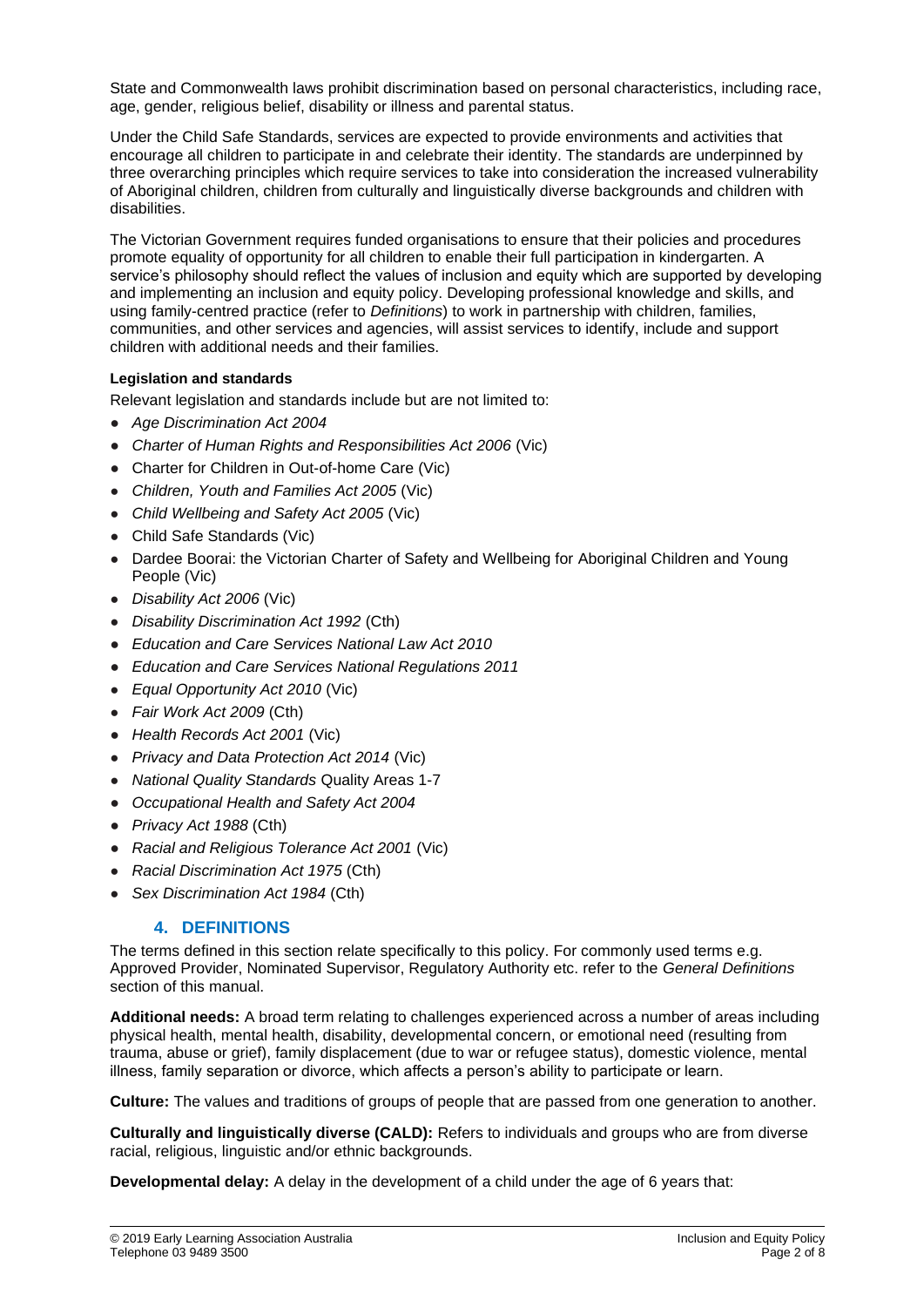- a) is attributable to a mental or physical impairment, or a combination of mental and physical impairments, and
- b) is manifested before the child attains the age of 6 years, and
- c) results in substantial functional limitations in one or more of the following areas of major life activity:
	- i) self-care
	- ii) receptive and expressive language
	- iii) cognitive development
	- iv) motor development, and
- d) reflects the child's need for a combination and sequence of special interdisciplinary or generic care, treatment or other services that are of extended duration and are individually planned and co-ordinated (*Disability Act 2006* (Vic)).

**Disability:** In relation to a person, refers to:

- a sensory, physical or neurological impairment or acquired brain injury, or any combination thereof, that:
	- i) is, or is likely to be, permanent, and
	- ii) causes a substantially reduced capacity in at least one of the areas of self-care, self-management, mobility or communication, and
	- iii) requires significant ongoing or long-term episodic support, and
	- iv) is not related to ageing, or
- an intellectual disability, or
- a developmental delay (*Disability Act 2006* (Vic)).

**Diversity:** Refers to all characteristics that make individuals different from one another, including race, religion, language, ethnicity, beliefs, age, gender, sexual orientation, level of ability, additional needs, socioeconomic status, educational attainment, personality, marital and/or parental status, family structure, lifestyle and general life/work experience.

**Early Start Kindergarten:** A funding program that enables three-year-old Aboriginal and Torres Strait Islander children, and children known to Child Protection, to attend a free kindergarten program that is planned and delivered by an early childhood teacher for a specific number of hours.

**Equity:** (In the context of human rights) is the behaviour of acting in a fair and just manner towards others.

**Family-centred practice:** Practice which:

- uses families' understanding of their children to support shared decision-making about each child's learning and development
- creates a welcoming and culturally-inclusive environment, where all families are encouraged to participate in and contribute to children's learning and development
- actively engages families and children in planning children's learning and development
- provides feedback to families on each child's learning, and provide information about how families can further advance children's learning and development at home and in the community.

**Inclusion:** The engagement and involvement of children and families to ensure that all individuals have an equal opportunity to participate and achieve their maximum potential.

**Kindergarten Fee Subsidy (KFS)**: A state government subsidy paid directly to the funded service to enable eligible families to attend a funded kindergarten program or funded three-year-old place at no cost (or minimal cost) to promote participation. Details are available in *The Kindergarten Guide (*refer to *Sources).*

**Kindergarten Inclusion Support Packages:** A package of support for children with a disability and high support needs and/or with complex medical needs.

**Mental health** in early childhood can be understood as a young child's ability to experience, regulate and express emotions; form close and secure interpersonal relationships; and explore the environment and learn – all in the context of family, community and cultural expectations for young children. Infant mental health is synonymous with healthy social and emotional development (from *Be You –* refer to *Sources*).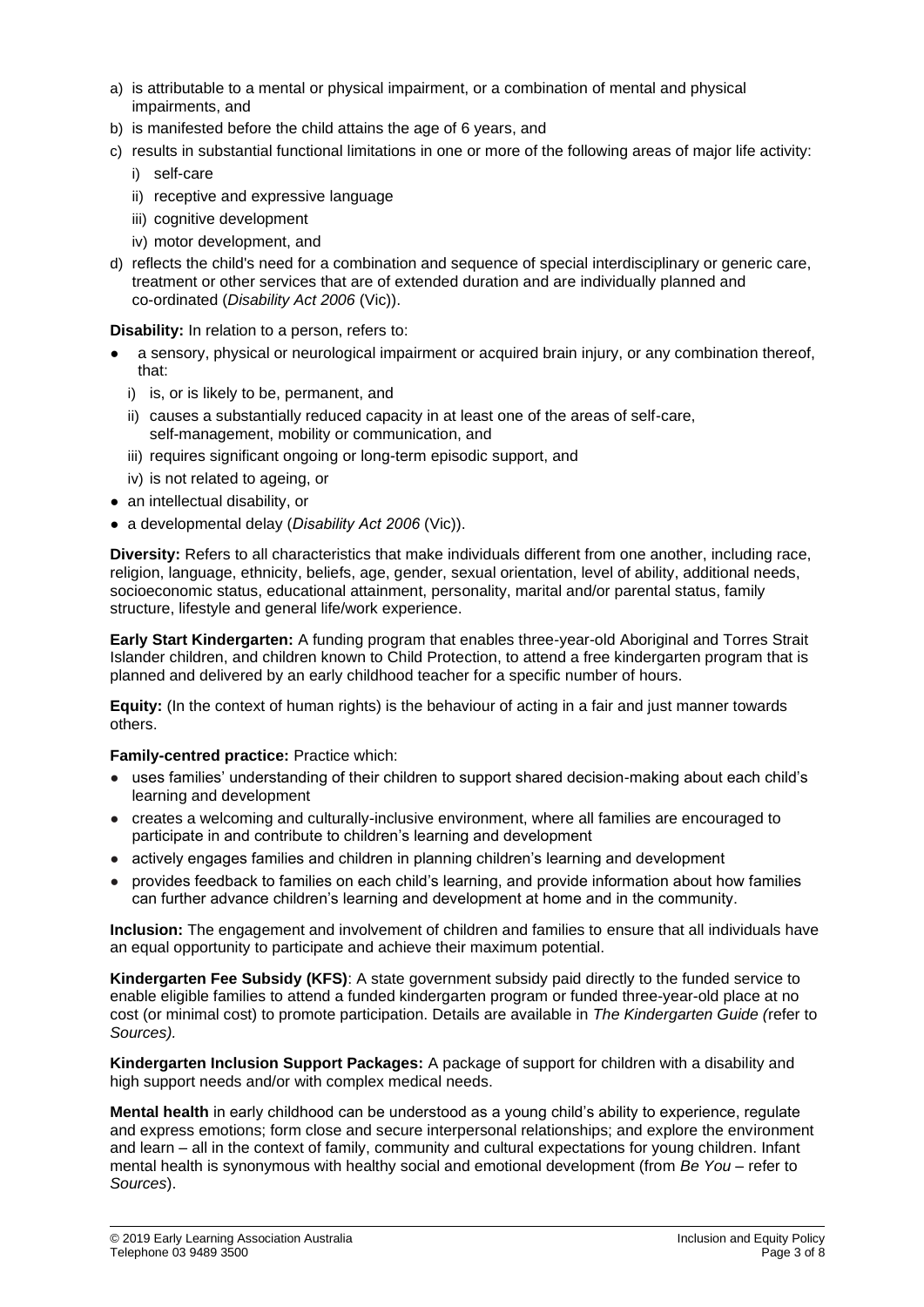**Out-of-Home Care:** Is the term used in Victoria when a child or young person is placed in care away from their parents. It includes placement in kinship care, home-based care such as foster care and residential care. For these children, the State of Victoria is their legal their parent, and with this comes the responsibilities of a parent to care for and protect them, and to ensure that they have access to all the services they need for their immediate and longer term benefit (*Early Childhood Agreement on Outof-Home Care* – refer to *Sources*).

### **5. SOURCES AND RELATED POLICIES**

#### **Sources**

- *Early Childhood Agreement for Children in Out-of-Home Care* (January 2019). Endorsed by the Department of Education and Early Childhood Development, the Department of Human Services, Municipal Association of Victoria, Early Learning Association Australia, Victorian Aboriginal Child Care Agency, Victorian Aboriginal Children and Young People's Alliance, Centre for Excellence in Child and Family Welfare, Community Child Care Association, Vic Tas Primary Health Network Alliance, Victorian Healthcare Association and Victorian Aboriginal Education Association Incorporated. [www.education.vic.gov.au](http://www.education.vic.gov.au/)
- Early Childhood Australia (ECA) and Early Childhood Intervention Australia's (ECIA) *Position Statement on the Inclusion of Children with a Disability in Early Childhood Education and Care –* available at: Search 'statement on inclusion of children with disability' at: [www.earlychildhoodaustralia.org.au/our-work/inclusion-resources/](http://www.earlychildhoodaustralia.org.au/our-work/inclusion-resources/)
- *fka* Children's Services [www.fka.com.au](http://www.fka.com.au/)
- *Guide to the National Quality Framework*: [www.acecqa.gov.au](https://www.acecqa.gov.au/)
- Be You: <https://beyou.edu.au/>
- *The Kindergarten Funding Guide* (DET): [www.education.vic.gov.au](http://www.education.vic.gov.au/Pages/default.aspx)
- *Victorian Early Years Learning and Development Framework* Principle Practice Guide 1: Familycentred *and Practice Guide Four: Equity and Diversity*: [www.education.vic.gov.au](http://www.education.vic.gov.au/Pages/default.aspx)

#### **Service policies**

- *Anaphylaxis Policy*
- *Asthma Policy*
- *Child Safe Environment Policy*
- *Code of Conduct Policy*
- *Complaints and Grievances Policy*
- *Curriculum Development Policy*
- *Dealing with Infectious Diseases Policy*
- *Dealing with Medical Conditions Policy*
- *Diabetes Policy*
- *Enrolment and Orientation Policy*
- *Epilepsy Policy*
- *Excursions and Service Events Policy*
- *Fees Policy*
- *Interactions with Children Policy*
- *Nutrition and Active Play Policy*
- *Privacy and Confidentiality Policy*
- *Staffing Policy*

### **PROCEDURES**

**The Approved Provider and Persons with Management or Control are responsible for:**

- ensuring that service programs are available and accessible to families from a variety of backgrounds (refer to *Curriculum Development Policy*)
- encouraging collaborative, family-centred practice (refer to *Definitions*) at the service which facilitates the inclusion and active participation of both the child and the family at Gordon Street Pre School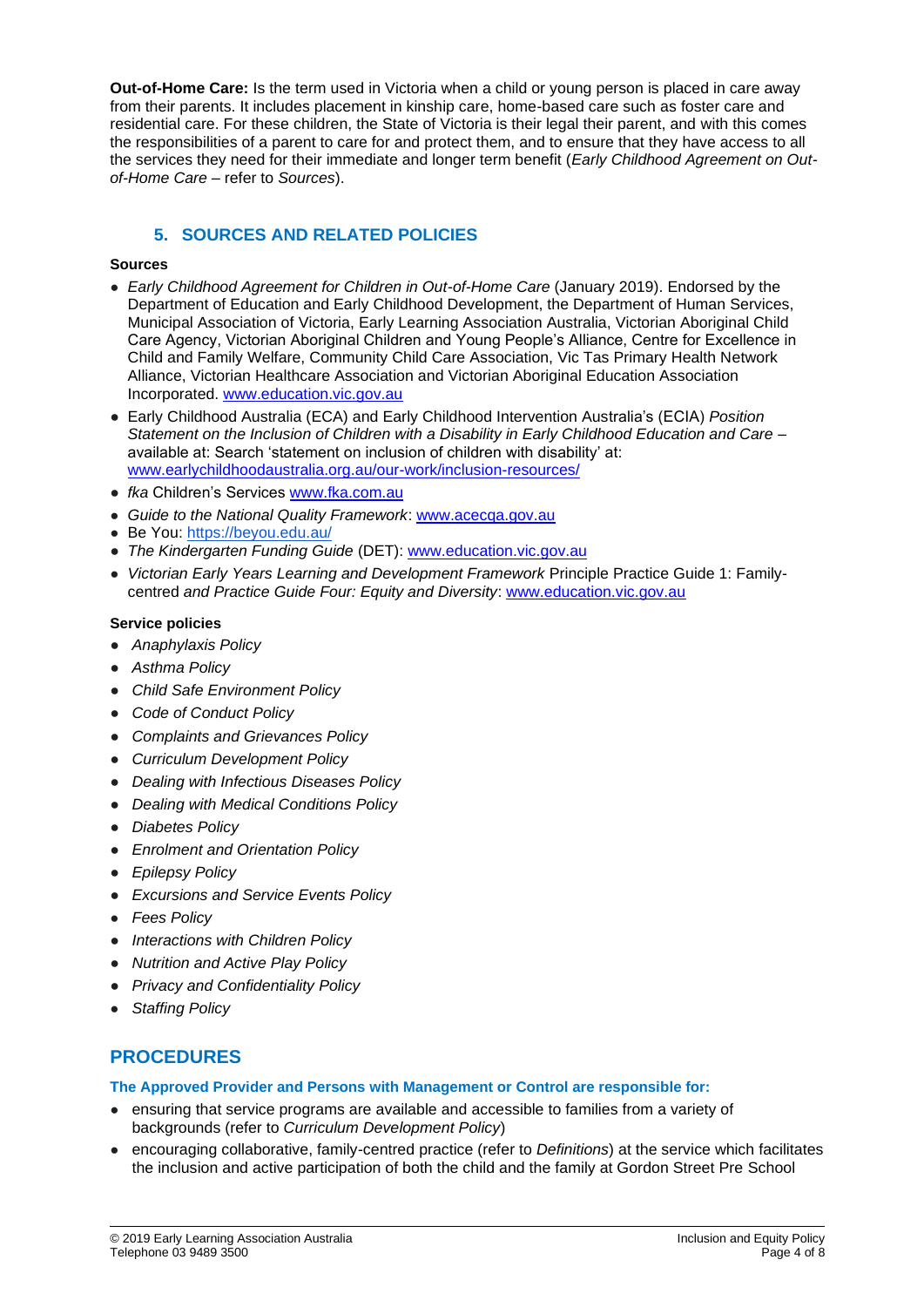- providing families with information about the support options available for children attending Gordon Street Pre School
- ensuring that educational programs are delivered in accordance with an approved learning framework, are based on the developmental needs, interests and experiences of each child, and take into account the individual differences of each child (*Victorian Early Years Learning and Development Framework Practice Guide Four: Equity and Diversity* – refer to *Sources*)
- ensuring that the enrolment process is fair and equitable, and facilitates access for all children (refer to *Enrolment and Orientation Policy*)
- tailoring the orientation process to meet the individual needs of children and families (refer to *Enrolment and Orientation Policy*)
- identifying the barriers to participation in service programs and activities, and developing strategies to overcome these barriers
- ensuring that facilities are designed or adapted to support access by every child, family, educator and staff member, including adaptive equipment to support the inclusion of all children
- ensuring that staff have access to appropriate and accredited professional development activities that promote a positive understanding of diversity, inclusion and equity, and provide skills to assist in implementing this policy (refer to *Staffing Policy*)
- ensuring that the Nominated Supervisor and all staff are aware of the service's expectations regarding positive, respectful and appropriate behaviour when working with children and families (refer to *Code of Conduct Policy* and *Interactions with Children Policy*)
- considering any issues regarding fees that may be a barrier to families enrolling at Gordon Street Pre School, and removing these barriers wherever possible (refer to *Fees Policy*)
- ensuring that all eligible families are supported to access the Kindergarten Fee Subsidy (refer to *Definitions* and *Fees Policy*), including families with concession cards, Aboriginal and Torres Strait Islander families, and refugee and asylum seeker families
- providing service information in various community languages wherever possible
- using language services (refer to *Sources*) to assist with communication where required and considering the employment of a multilingual worker/s to meet the needs of culturally and linguistically diverse (CALD) families
- working with the Nominated Supervisor and educators to ensure appropriate program planning and resourcing for children with additional needs (refer to *Definitions*)
- where practicable, accessing resources, support and professional development to facilitate inclusion of children with additional needs who are ineligible for specific support packages
- ensuring collaborative relationships with specialised services and professionals to provide support and services for families and children with a disability, complex medical needs and/or developmental delay
- ensuring that all eligible three-year-old Aboriginal and Torres Strait Islander children and children known to Child Protection are supported to access the Early Start Kindergarten program (refer to *Definitions*)
- implementing appropriate programs and practices to support vulnerable children and families, including working co-operatively with relevant services and/or professionals, where required (refer to *Child Safe Environment Policy*)
- ensuring that service programs are inclusive of all children with medical conditions
- ensuring that no employee, prospective employee, parent/guardian, child, volunteer or student at the service is discriminated against
- ensuring that any behaviour or circumstances that may constitute discrimination or prejudice are dealt with in an appropriate manner (refer to *Complaints and Grievances Policy*)
- ensuring there are clear referral options and pathways for children, staff, educators and families to access support services for mental health and wellbeing
- ensuring that educators and staff are supported to learn about and care for their own mental health and wellbeing
- ensuring that mental health and wellbeing information and policy requirements are included in educator and staff orientation/induction
- ensuring that leadership practices and on-the-ground support enable a work environment that minimises stress and promotes mental health and wellbeing for educators and staff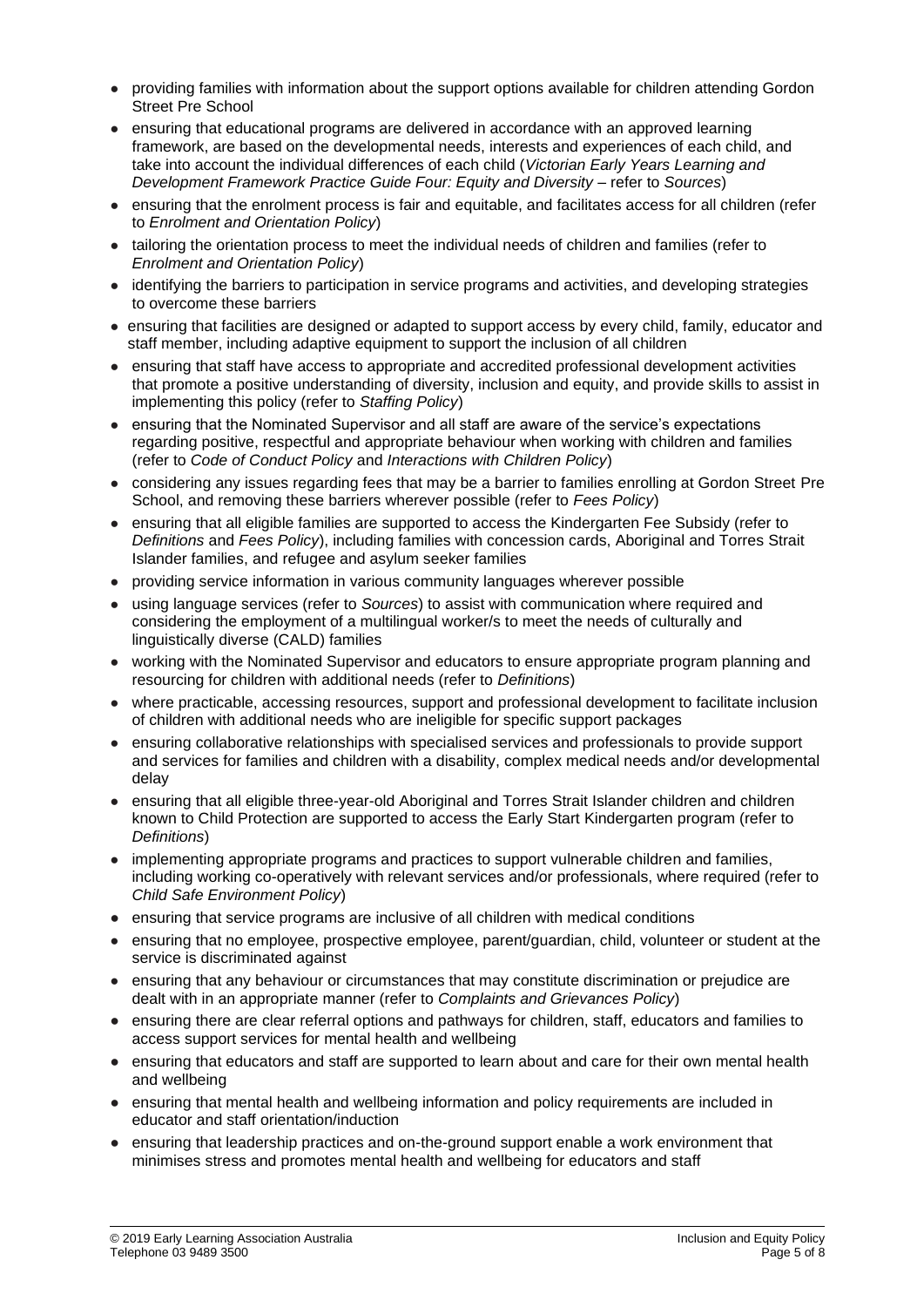● ensuring that all policies of Gordon Street Pre School, including the *Privacy and Confidentiality Policy*, are adhered to at all times.

#### **The Nominated Supervisor and Persons in Day to Day Charge are responsible for:**

- ensuring that the service provides a safe, inclusive and empowering environment which celebrates diversity through positive, respectful and appropriate behaviour when working with children and families (refer to *Code of Conduct Policy* and *Interactions with Children Policy*)
- ensuring the diversity and interests of the children, families and staff are reflected in the physical environment
- ensuring there are quiet and reflective spaces for children, educators and families
- ensuring that cultural values and expectations about health and wellbeing are respected
- providing an educational program that is reflective of the service's values, beliefs and philosophy, and embraces the principles of fairness, equity, diversity and inclusion (*Victorian Early Years Learning and Development Framework Practice Guide Four: Equity and Diversity* – refer to *Sources*)
- identifying children with additional needs
- being aware of support and resources available to ensure that children are included in service programs
- ensuring that service programs are inclusive of all children with medical conditions
- using family-centred practice (refer to *Definitions*) and working collaboratively with staff, parents/guardians, specialist services and other professionals to implement the program at the service and provide individualised support for children
- providing information to families about the support available to assist children
- providing opportunities for families to contribute to the program as key partners
- ensuring that parents/guardians are consulted, kept informed and provide written consent, where individualised programs, action, support or intervention are planned and provided for their child
- responding to the needs and concerns of parents/guardians, and providing support and guidance, where appropriate
- working with educators to ensure appropriate program planning and resourcing for children with additional needs (refer to *Definitions*)
- providing support and guidance to educators/staff
- organising appropriate resources and accredited professional development for staff to enable all children to be included at the service, and to understand when and how to refer children to additional support
- developing links with other services and/or professionals to support children with additional needs and where required have referral pathways in place
- ensuring that the program provides opportunities for all children to participate and interact with one another
- using language services (refer to *Sources*) to assist with communication, where required
- ensuring that individualised programs incorporate opportunities for regular review and evaluation, in consultation with all people involved in the child's education and care
- providing information to families about local parenting and family services, and other resources that are available to support the health and wellbeing of children and families
- developing partnerships with other education and care settings and schools to enable children to move successfully from one setting to another
- notifying the Approved Provider of any behaviour or circumstances that may constitute discrimination, bullying, harassment or prejudice
- ensuring that no employee, prospective employee, parent/guardian, child, volunteer or student at the service is discriminated against
- ensuring that any behaviour or circumstances that may constitute discrimination or prejudice are dealt with in an appropriate manner (refer to *Complaints and Grievances Policy*)
- ensuring that all policies of Gordon Street Pre School, including the *Privacy and Confidentiality Policy*, are adhered to at all times.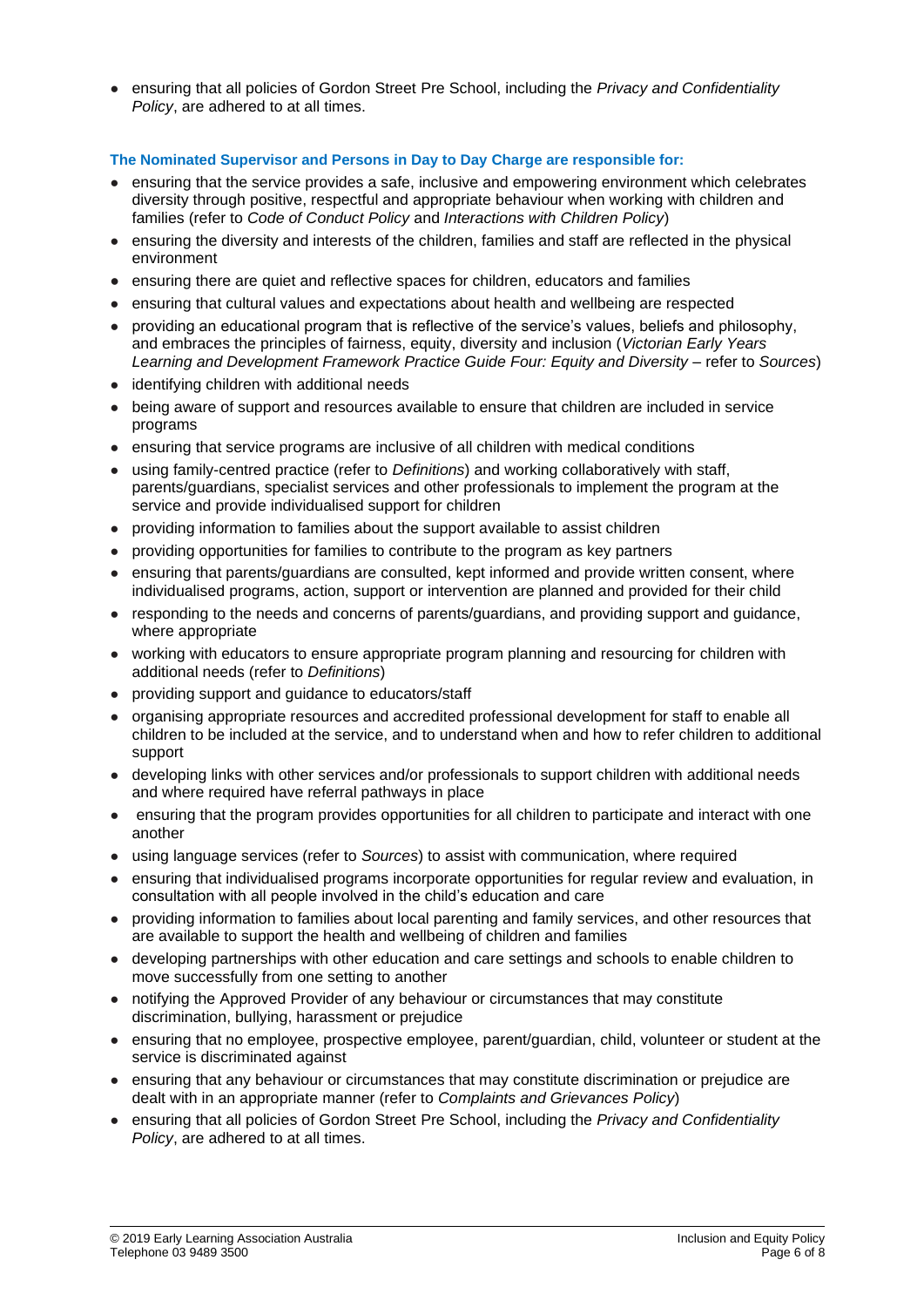#### **Educators and all other Staff are responsible for:**

- supporting the participation and inclusion of all children in the program at the service
- being aware of the service's expectations regarding positive, respectful and appropriate behaviour when working with children and families (refer to *Code of Conduct Policy* and *Interactions with Children Policy*)
- using family-centred practice (refer to *Definitions*) and working collaboratively with other staff, parents/guardians, specialist services and professionals to implement the program at the service and provide individualised support for children, where required
- delivering an educational program that is reflective of the service's values, beliefs and philosophy, and embraces the principles of fairness, equity, diversity and inclusion (*Victorian Early Years Learning and Development Framework Practice Guide Four: Equity and Diversity* – refer to *Sources*)
- embedding social and emotional learning in the service program and practice
- providing a range of opportunities in the outdoor and indoor spaces and the natural environment, for all children to engage in physical, explorative and creative experiences
- encouraging and supporting educators, staff and families as role models to demonstrate positive and respectful relationships
- undertaking appropriate, accredited professional development to support the inclusion of all children at the service
- using language services to assist with communication, where required
- understanding and respecting different cultural child-rearing and social practices
- working with the Approved Provider and Nominated Supervisor to ensure appropriate program planning and resourcing for children with additional needs (refer to *Definitions*)
- meeting any specialised medical and nutritional needs of children on a day-to-day basis (refer to *Dealing with Medical Conditions Policy* and *Nutrition and Active Play Policy*)
- providing information to families about the support available to assist children
- discussing any concerns regarding individual children with the Nominated Supervisor or Approved Provider, and parents/guardians
- responding to the needs and concerns of parents/guardians, and providing support and guidance, where appropriate
- reviewing and evaluating individualised support programs in consultation with all people involved in the child's education and care
- critically reflecting on practice to ensure that interactions and programs embrace an approach in which children and families feel valued and respected, and that their contributions are welcomed
- notifying the Nominated Supervisor or Approved Provider of any behaviour or circumstances that may constitute discrimination or prejudice
- adhering to the policies of Gordon Street Pre School, including the *Privacy and Confidentiality Policy*, at all times.

#### **Parents/guardians are responsible for:**

- adhering to the policies of Gordon Street Pre School, including the *Inclusion and Equity Policy* and the *Privacy and Confidentiality Policy*, at all times
- communicating with the service to ensure awareness of their child's specific needs
- raising any issues or concerns regarding their child's participation in the program
- responding to requests from educators for written permission to arrange for an assessment or collect reports on their child from service providers
- being involved in, keeping fully informed about, and providing written consent for any individualised intervention or support proposed/provided for their child.

#### **Volunteers and students, while at the service, are responsible for following this policy and its procedures.**